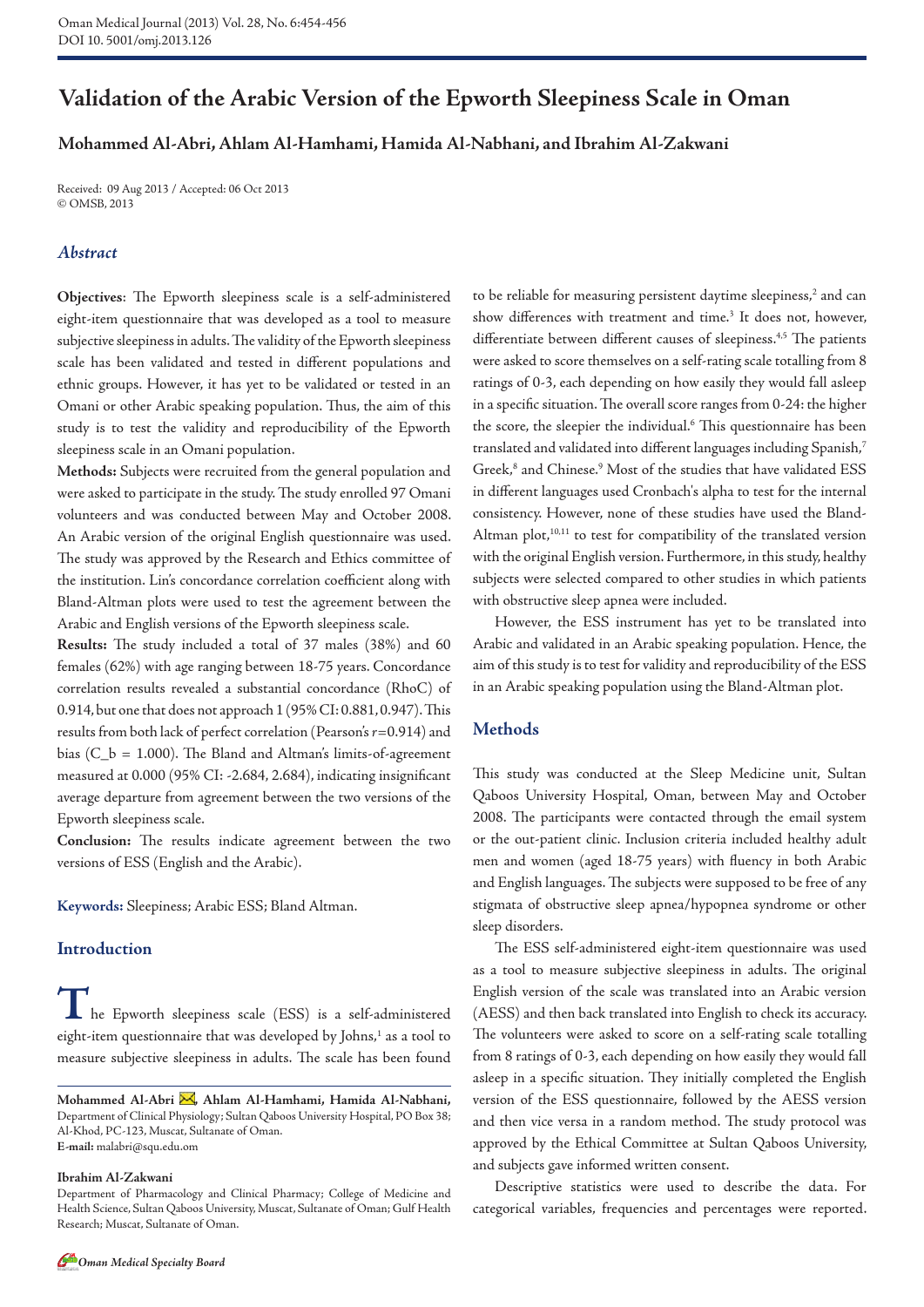For continuous variables, mean and standard deviation were used to summarize the data. Lin's concordance correlation coefficient,<sup>12,13</sup> aided with Bland-Altman plot were used to test the agreement between the Arabic and English versions of the ESS. A *priori* twotailed level of significance was set at the 0.05 level. Statistical analyses were conducted using STATA version 12.1 (STATA Corporation, College Station, TX).

# **Results**

The study approached 100 participants but only 97 completed the two questionnaires. The overall mean age of the cohort was 28  $\pm$  9 years, ranging from 18 to 60 years with 59% (n = 57) of the participants being females. Forty-percent of the participants were students ( $n = 39$ ), while the rest were employed (60%;  $n = 58$ ). (Table 1)

### **Table 1:** subjects characteristics.

| <b>Sex</b>                | Male           | Female                | p value |
|---------------------------|----------------|-----------------------|---------|
| No.                       | 37             | 60                    |         |
| Age (mean $\pm$ SD) years | $33 \pm 10$    | $24 \pm 7$            |         |
| Snoring                   | 25             | 44                    | p > 0.1 |
| Not snoring               | 7              | 3                     |         |
| Mild                      | 4              | 8                     |         |
| Moderate                  | $\overline{4}$ | $\mathcal{D}_{\cdot}$ |         |
| Severe                    |                |                       |         |

Concordance correlation results revealed a substantial concordance (rho\_c) of 0.914, but one that did not reach 1 (95% CI: 0.881, 0.947). This may have resulted from both the lack of perfect correlation (Pearson's  $r = 0.914$ ) and bias (C\_b = 1.000), (Table 2). The reduced major axis revealed a slope of just over one with a slight negative intercept. The concordance plot in Fig. 1 supports this assessment, as it shows that the line is very close to the perfect line of concordance. Furthermore, Bland and Altman's limits-ofagreement measured at 0.000 (95% CI: -2.684, 2.684) indicating insignificant average departure from agreement. Fig. 2 shows that all these results indicate an agreement between the two versions of ESS (English and the Arabic).



**Figure 1:** Concordance correlation coefficient.



**Figure 2:** Limit of agreement.

| Table 2: Concordance correlation coefficient. <sup>12,13</sup> |                             |                         |              |                           |             |  |  |  |
|----------------------------------------------------------------|-----------------------------|-------------------------|--------------|---------------------------|-------------|--|--|--|
| rho c                                                          | $SE(rho_c)$                 | Obs                     | $95\%$ CI ]  | <i>p</i> value            | CI type     |  |  |  |
| 0.914                                                          | 0.017                       | 97                      | 0.881, 0.947 | < 0.001                   | asymptotic  |  |  |  |
|                                                                |                             |                         | 0.874, 0.941 | < 0.001                   | z-transform |  |  |  |
| Pearson's $r = 0.914$                                          |                             | $Pr(r = 0) = 0.000$     |              | $C_b =$ rho $c/r = 1.000$ |             |  |  |  |
| Reduced major axis:                                            |                             | $Slope = 1.023$         |              | Intercept = $-0.211$      |             |  |  |  |
| Difference = Total English ESS - Total AESS                    |                             |                         |              |                           |             |  |  |  |
| Difference                                                     |                             | 95% Limits Of Agreement |              |                           |             |  |  |  |
| Average                                                        | Std. Dev.                   | (Bland & Altman, 1986)  |              |                           |             |  |  |  |
| $\Omega$                                                       | 1.369                       | $-2.684$                | 2.684        |                           |             |  |  |  |
| $\sim$ $\sim$ $\sim$ $\sim$<br>1.7                             | $\sim$ $\sim$ $\sim$ $\sim$ |                         |              |                           |             |  |  |  |

*Correlation between difference and mean = 0.057*

*Bradley-Blackwood F = 0.153 (p=0.859)*